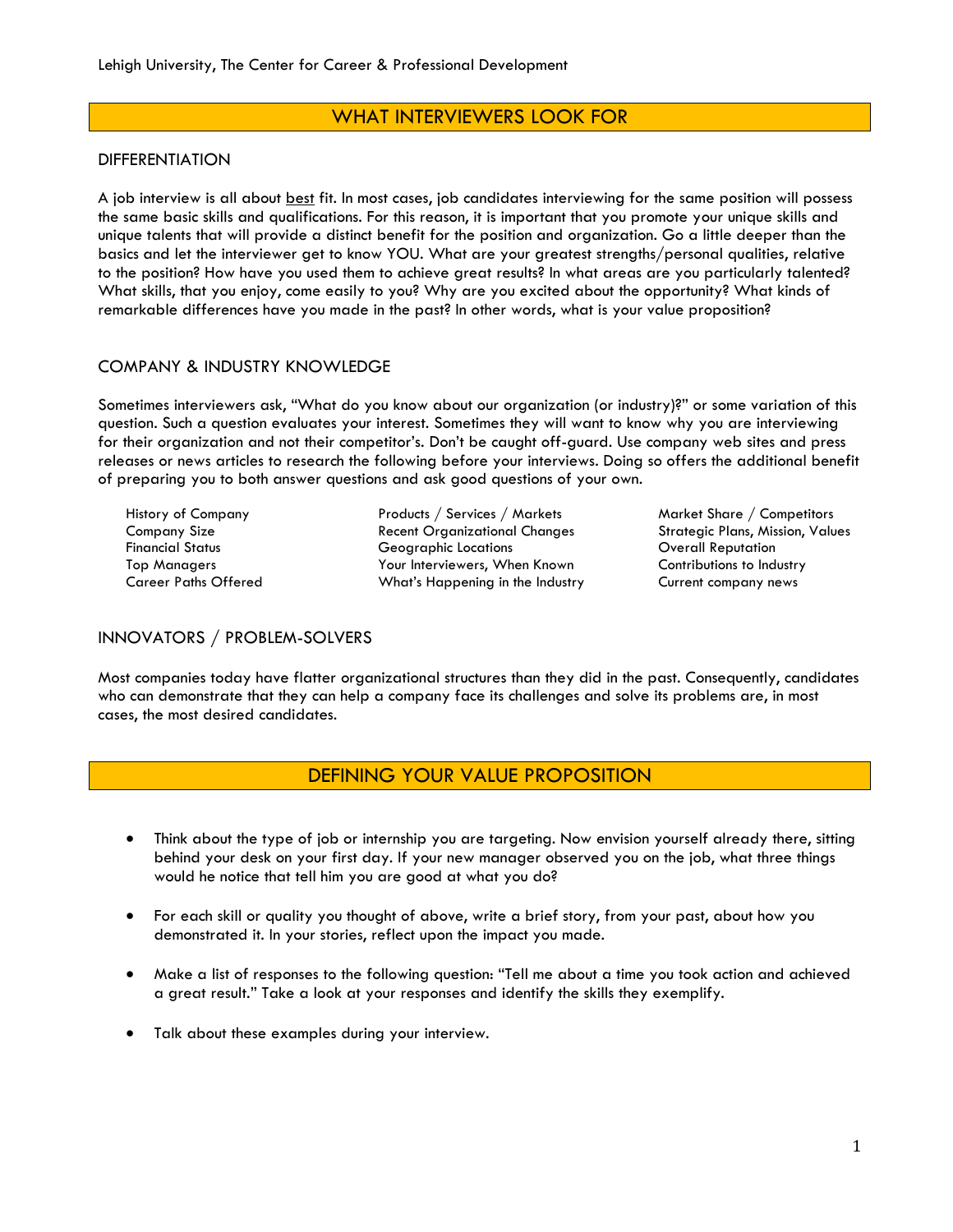# HOW RECRUITERS WILL FORM AN IMPRESSION OF YOU

By *how you look*, *what you do*, *what you say*, and *how you say it*.

## HOW SHOULD YOU LOOK?

Dress:

- Demonstrate professionalism in your appearance. Have a clean and neat, well groomed look.
- Clothing should match the corporate culture. Dress in a comparable business level or above it. In most cases, a dark suit is most appropriate with conservative hair style and jewelry. Men, do not wear white socks and women, do not wear open-toe shoes. Women should wear pumps with a medium heel. Avoid spike heels and wear stockings if wearing a skirt. Skirt should be no shorter than two inches above the knee.
- Avoid brightly colored clothing and perfume/cologne.
- Not sure about the corporate culture? Always best to be conservative.
- Carry a brief case or solid-colored portfolio folder containing your resume and list of references. Women can carry a purse that looks professional.

Body Language:

- Portray confidence in the way you physically carry yourself.
- Relax your shoulders and keep them back. Keep your chin up and eyes looking forward (not downward).
- Give a firm handshake. Practice your handshake and get feedback from others.
- Maintain good eye contact and sit with good posture.
- Smile!
- When walking anywhere with the recruiter, maintain the same pace and do not fall too far behind.
- While sitting with the interviewer, keep legs and arms uncrossed and lean in, slightly.

# WHAT SHOULD YOU DO?

General Etiquette:

- Whether on-campus or on-site, the interview begins the moment you step foot within the vicinity of the employer. Be courteous and kind to all individuals that you meet. Everyone you encounter will form an impression of you and may be asked to volunteer that information to the hiring manager.
- Meet people easily and put others at ease.
- Please **put away your mobile devices and keep them turned OFF**. Use your wait time as another chance to glance at your resume or your questions for the employer. Do **NOT** check your cell phone during the interview.
- Be punctual. Arrive 15 minutes prior to the scheduled interview time.
- Do not sit down in the interview room until invited to do so by the interviewer.
- Take a few notes and bring an extra copy of your resume and list of references.
- Be honest! Always give honest answers and not answers that you think the interviewer wants to hear.
- Express energy and enthusiasm throughout the interview. This tells the employer that you really WANT the *job*.
- Send a thank you note to the interviewer(s) within 48 hrs. and provide any follow-up information in a timely manner.

#### WHAT SHOULD YOU SAY?

- For site interviews, ask for an agenda so you know what to expect.
- Don't be perplexed if the interviewer asks if the office directions given to you were helpful or asks about the weather outside. Informal topics of conversation are important. Employers use this **"social warm-up,"** commonly referred to as "**small talk**," to help put you at ease and also gage your casual conversation skills. Give more than a one-word answer.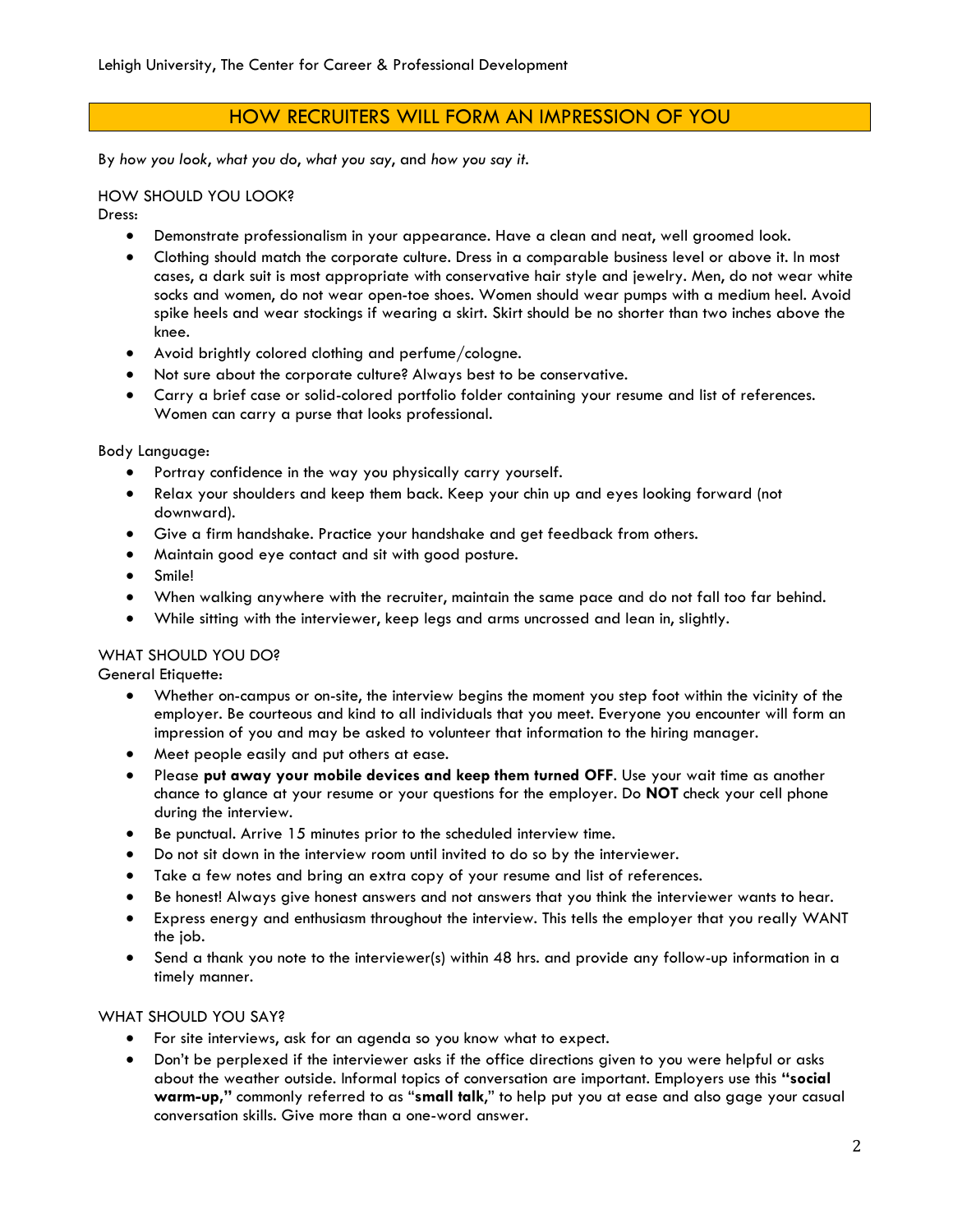Lehigh University, The Center for Career & Professional Development

- "So, tell me about yourself…" This question is often the first question an interviewer will ask and a golden opportunity for you to **promote yourself**. Don't delve into your personal life. Instead, begin with the present – where you are now in terms of your educational background or professional career. Next, discuss some relevant qualities, competencies, or skills you bring from your education and past experiences. Don't rehash your entire resume! Focus on those skills, etc. that best match the requirements of the position. Then, talk about why you are enthusiastic about the opportunity and how you can be an asset to the organization.
- Use an **example and a process** to express how successful and how good you are, rather than saying, "I am very good at…" The interviewer is more interested in "how" than "what." In fact, there is a type of question that US interviewers use to determine "how" you approached a particular scenario in the past. This question is called the "behavioral interview question." Behavioral interview questions typically begin with the phrase, "Tell me about a time when…" The recruiter will be expecting you to **tell a story** from your past to demonstrate a particular personal quality or technical skill. When asked a behavioral interview question, it is important to talk about your individual contributions. Talk about what *you* did (use the pronoun "I") and not what your team did (avoid using the pronoun "we") because the employer is not evaluating your team…the employer is evaluating *you*.
- **Keep it positive**. Never say anything negative about yourself, anyone else, or any place you have worked in the past. The only exception would be in answer to the question, "Tell me about your greatest weakness." In preparing an answer to this question, choose something that is mildly negative, but be honest. Next, describe the steps you are taking to improve yourself. This question is asked to determine if you see the opportunity to grow, professionally, by realizing your shortcomings. Don't be afraid of it.
- **Ask questions.** Think like a consultant. The level of sophistication of your questions as well as follow up comments will add great credibility to your candidacy. Think about what you might like to know about the company in terms of its growth, markets, challenges, suppliers, etc. Also prepare some questions to ask that show your interest in the company/position, corporate culture, geographic region, opportunities in the company, career opportunities, etc. Ask questions during the course of the interview as well as at the conclusion.
- When asked a question to which you do not know the answer, **do not just say, "I don't know**," and leave it at that. Try and relate your answer to a parallel skill (or) talk about how you would approach the problem to figure out a solution.
- If you are asked about your salary expectations, **try to defer** such a discussion for as long as possible. Your initial response to this question can be something like, "I'm not ready to discuss salary right now, but if we both feel this is a good fit between myself and the position, I'm sure we can work something out that will be agreeable to us both." If the recruiter presses for a number, always give a range. Never give one number. You should conduct salary research prior to the interview (PayScale.com).
- **Prepare a "20 second commercial"** about yourself, highlighting your best technical skills and personal qualities, relative to the position. Explain why these qualities make you the best candidate. This can be the answer to the question "Tell me about yourself." If not asked this type of question, you can insert this "commercial" at the end of the interview to help create a lasting positive impression of you.
- Prepare 4 or 5 **small talk** topics before an interview that will include a lunch or dinner or some other unstructured time. Some examples of appropriate small talk topics include:
	- o Weather
	- o Sports
	- o Traffic (your trip to the site interview)
	- o Current events in the area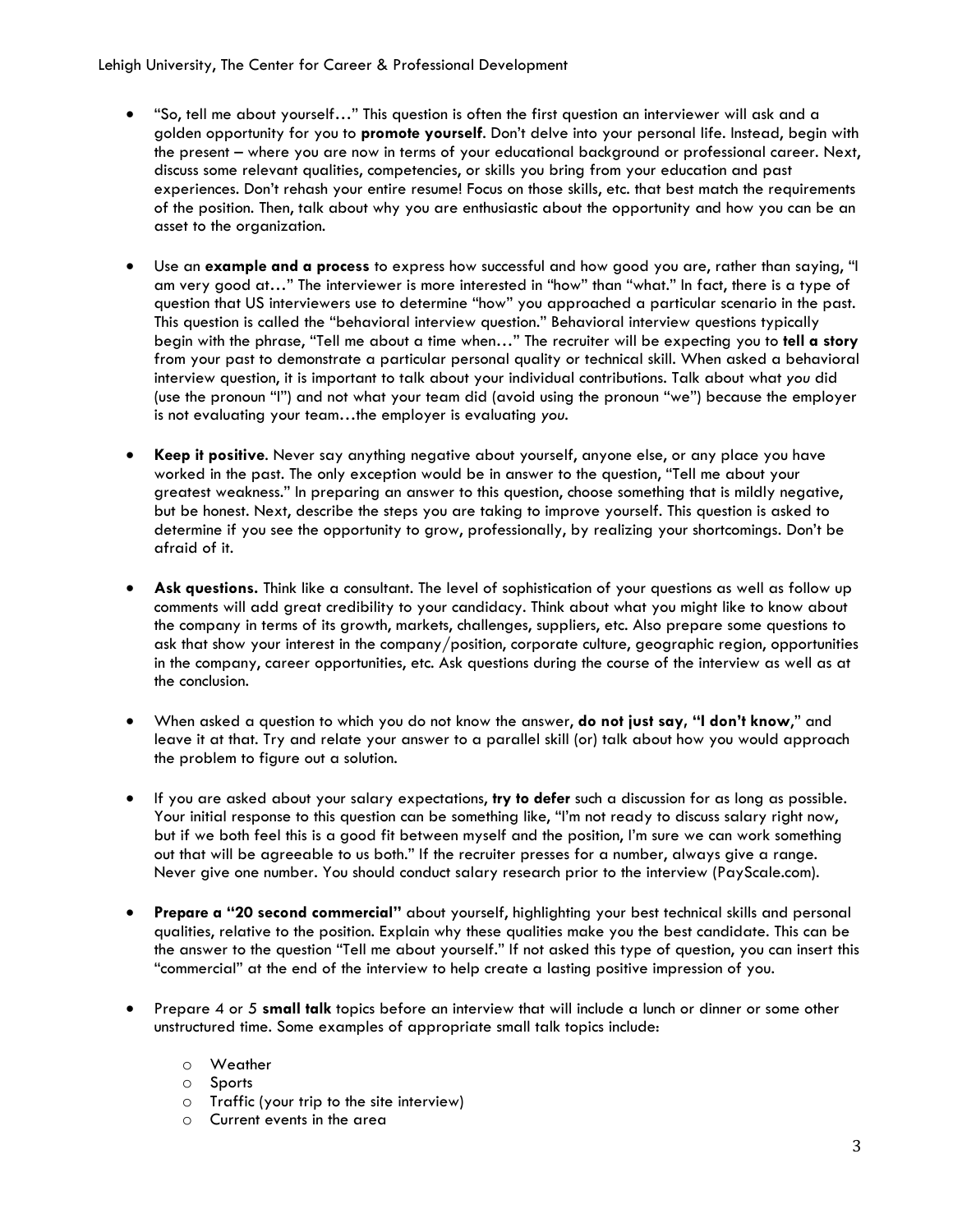Lehigh University, The Center for Career & Professional Development

- o How long have you been in this career?
- o What do you like best about your job?
- o How long have you been with the company?
- o If you could change one thing about the company, what would it be?
- o Is flex time offered here?
- o What are your favorite restaurants in this area?
- o Where have you vacationed recently?
- **Ask about next steps** at the end of the interview and ask the interviewer for his or her business card so that you can easily address and send your thank-you note.

#### HOW SHOULD YOU SAY IT?

- Your voice should sound relaxed (conversational) and not rigid or "rehearsed" as if giving a report.
- Don't be nonchalant, either (don't confuse relaxed with disinterested).
- Speak with energy and enthusiasm.
- Speak up...do not speak in hushed tones.
- Speak with a positive attitude a negative attitude will come across during an interview and really hurt your chances.
- Our voices tend to rise in pitch and increase in rate when we are nervous. Remember to speak lower, louder, and slower.
- Match the emotional tone of the interviewer. If the interviewer is a serious person, reflect seriousness back. If the interviewer is more light-hearted, reflect a light-hearted emotional tone.

#### AFTER THE INTERVIEW

- **Send a thank you note** within 24 to 48 hours of the interview. Even if you decide you wouldn't want the position if offered, it is always best to maintain professionalism and follow through on this small, but courteous and meaningful task.
- **Follow up** if you don't receive a decision from the recruiter by the time she specified when you asked about next steps. For example, if the interviewer says you can expect to hear back in two weeks then you should contact her in two weeks and one day if you don't have a decision. Send an email or make a phone call, then wait four or five days and contact the recruiter again. Almost everyone has caller ID. Do not call and hang up when you receive voice mail. Leave a message. If you continue to do this for four or five weeks with no response, then it's time for you to cut ties and move on.
- **Don't be a stalker!** Do not call/email repeatedly as this will irritate the recruiter and significantly hurt your chances.

#### SITE INTEVIEW TIPS

- Be sure to ask the interviewer for an agenda/itinerary, for lengthy site interviews.
- Ask questions about the community in which the company is located during lunch, dinner, or other unstructured time, to demonstrate your interest in relocation.
- For interviews that span two or three days or longer, be sure to bring some business casual clothing in case you are taken to a casual dinner.
- If offered an alcoholic beverage, limit yourself to just one. You may certainly politely refuse an alcoholic beverage altogether if you wish. Doing so will not hurt your chances.
- Read interviewer's biographies beforehand and find / discuss common ground.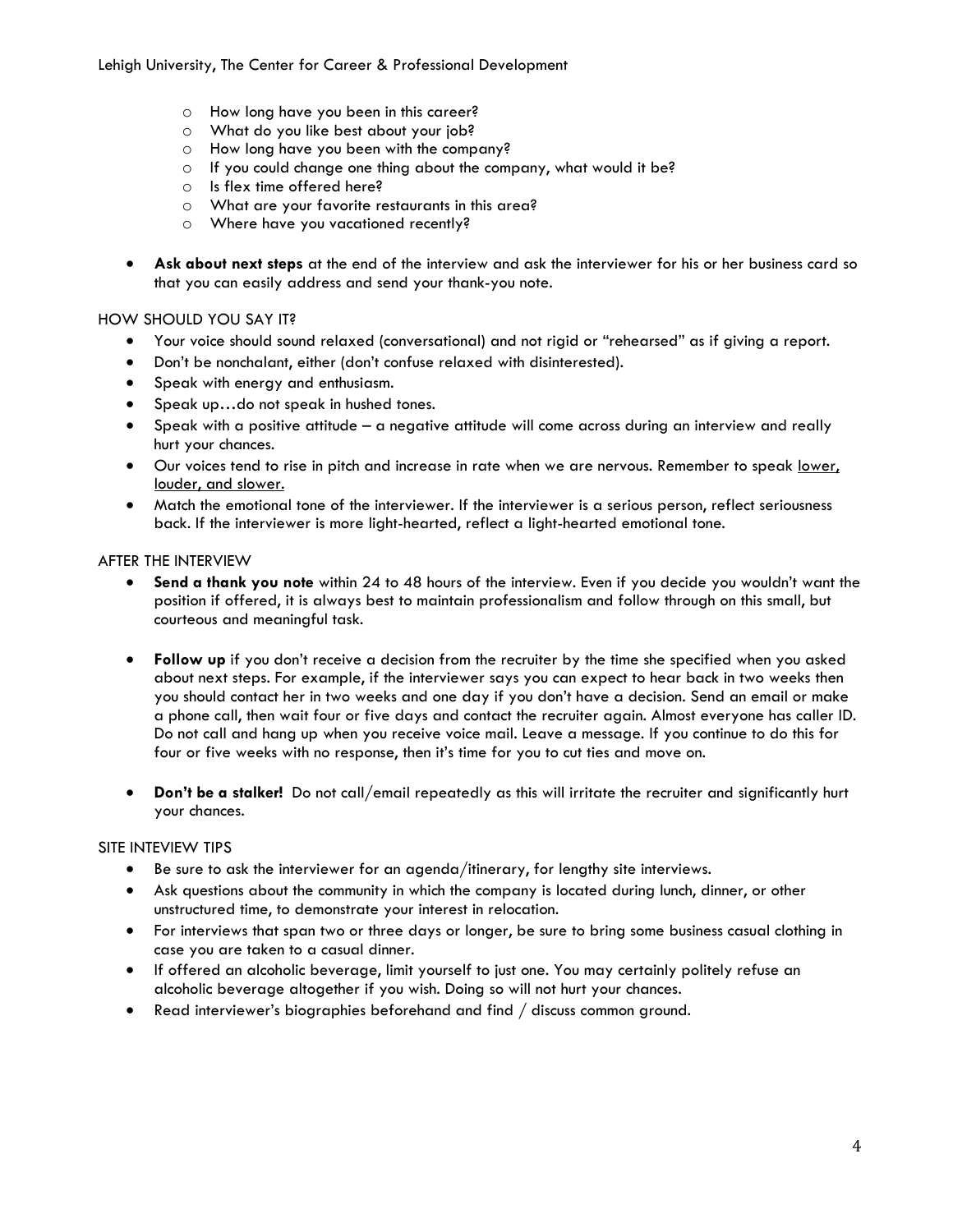# 10 BEST INTERVIEWING TIPS

#### **1. Practice**

Practice your answers out loud and not just in your thoughts. Review the doc on Traditional and Behavioral interview questions.

### **2. Begin to Prepare Early**

Don't wait until you have been called for an interview to start preparing.

#### **3. Take Pauses Before You Start Your Answers**

- a) They give you time to think
- b) They slow you down/calm you down
- c) They get rid of the ums and ahs

### **4. Words to Avoid**

Like / you know / kinda / sort of / stuff / things

### **5. Words To Use**

"I" is better than saying "you" or "we". For example, read the sentences below:

"When you are the leader of a group, it's important for you to listen to your team so that you can be a better leader." Compared with, "When I was the leader of a group, I found it was important for me to listen to my team members and this made me a more effective leader."

### **6. Be Positive, Confident, and Enthusiastic**

Talk about what you liked and not about what you didn't like. Show enthusiasm for your past experiences and for future opportunities. The interview is about you being the best candidate for the job – show confidence in your abilities.

## **7. Use Examples**

Give evidence to the interviewer. Provide examples, situations, events that demonstrate you are a good leader, a good researcher, an excellent communicator, etc.

## **8. Research The Company and Stay Up To Date on Current Events**

Doing research shows your interest, motivation and desire to work for the company. Be aware of what is currently happening in the company and industry news.

## **9. Ask Good Questions**

Create questions that show you researched the company. See the following list of sample questions to ask employers.

#### **10. Don't Forget to Thank Your Interviewer**

After your interview remember to send an individual thank you note to each person who interviewed you. You may send this note via email or U.S. mail.